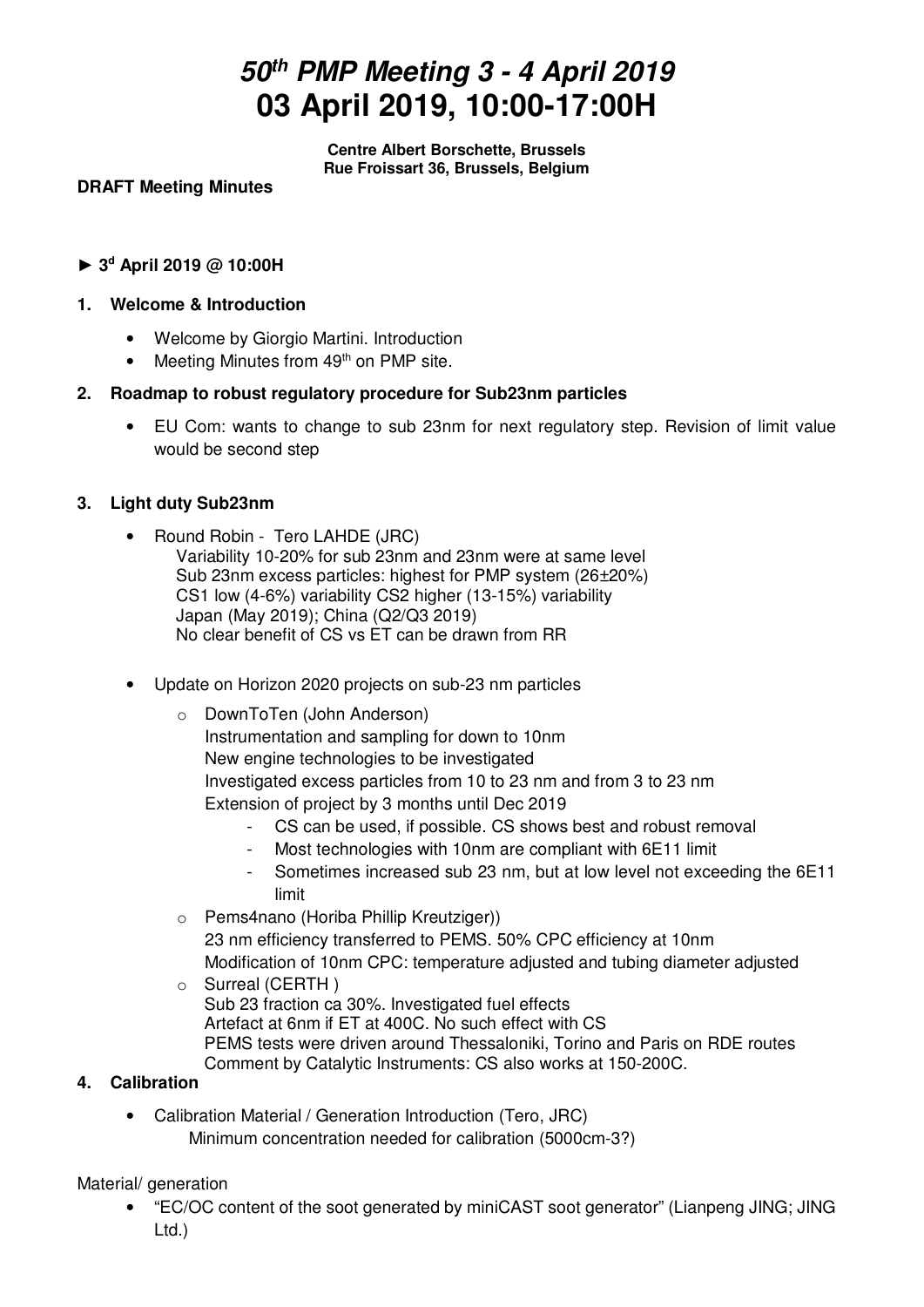- Operation of soot particle formation from N2 quenching
- Change of gas flows:  $200$ nm  $-100$ nm  $-30$  nm
- Fuel rich/lean operation of CAST leads to variation of particle size distribution.
- N2 quench gas of 7 lpm recommended. 3 lpm N2 leads to very high OC/EC ratios

 Particle size change of less 1.5 nm in 120 min. Day to day variability measured.

- "Sub 20 nm generation of soot particles using the VSP-G1 nanoparticle generator" (VSPARTICLE - M. Kamp)
	- Spark generator principle generates very small particles
	- particle mass production is about mg into gas flow
	- Spark gap is kept constant.
	- Size distribution around 30-50 nm
- "Towards a stable mass and number generator for repeatable and traceable calibration of PMP devices" (Catalytic Instruments GmbH – Mr Scholz?)
	- Silver particle generation by evaporation and condensation. Particle generation of particles below 20 nm; high stability over 24h regarding size and PN concentration.
	- On/off of furnace: new design with on/off performance- perhaps 5-10%?
	- Narrow size distribution?
	- Catalytic stripper: redesign to 99-98% removal at lower temperature.
- "Proposal for a universal calibration standard for 10nm" (BMW, A. Terres)
	- Proposal for full system performance calibration at 15nm 40-80% 23 nm 60-90%.
		- 10 nm could be omitted as calibration point.
	- Omit the PCRF definition at for example 15nm and calculation of overall PCRF
	- CPC is only calibrated for linearity. CPC efficiency not needed, it is covered by overall efficiency
	- Calibration: need to define single aerosol: a.) CAST or b.) spark generator at least down to 15 nm
	- System calibration tried-out for 23 nm method. Not yet done for sub-23nm method
- "AIP approach on Traceable Particle Number calibrations" CPC. AIP Automotive, A. **Trommer** 
	- PN-PEMS efficiency calibration for 23nm method
	- CPC calibrations with CAST as aerosol source worked well
- "AVL APC CPC calibration to 10nm: status and challenges" (Thanasis MAMAKOS AVL)
	- PCRF setup: Mini CAST + CS 350C Kr-85 DMA Mixer 10nm CPC
	- 10nm CPC: Counting efficiency for soot vs emery oil identical.
	- 23 nm counter shows higher counting with emery oil.
	- Proposal: 10nm: 50% +-12%; 23nm: >90nm efficiency
	- VPR penetration PCRF15/PCRF100 remain at 2
	- k-factor consideration: counting efficiency should be stated in relation to the plateau counting.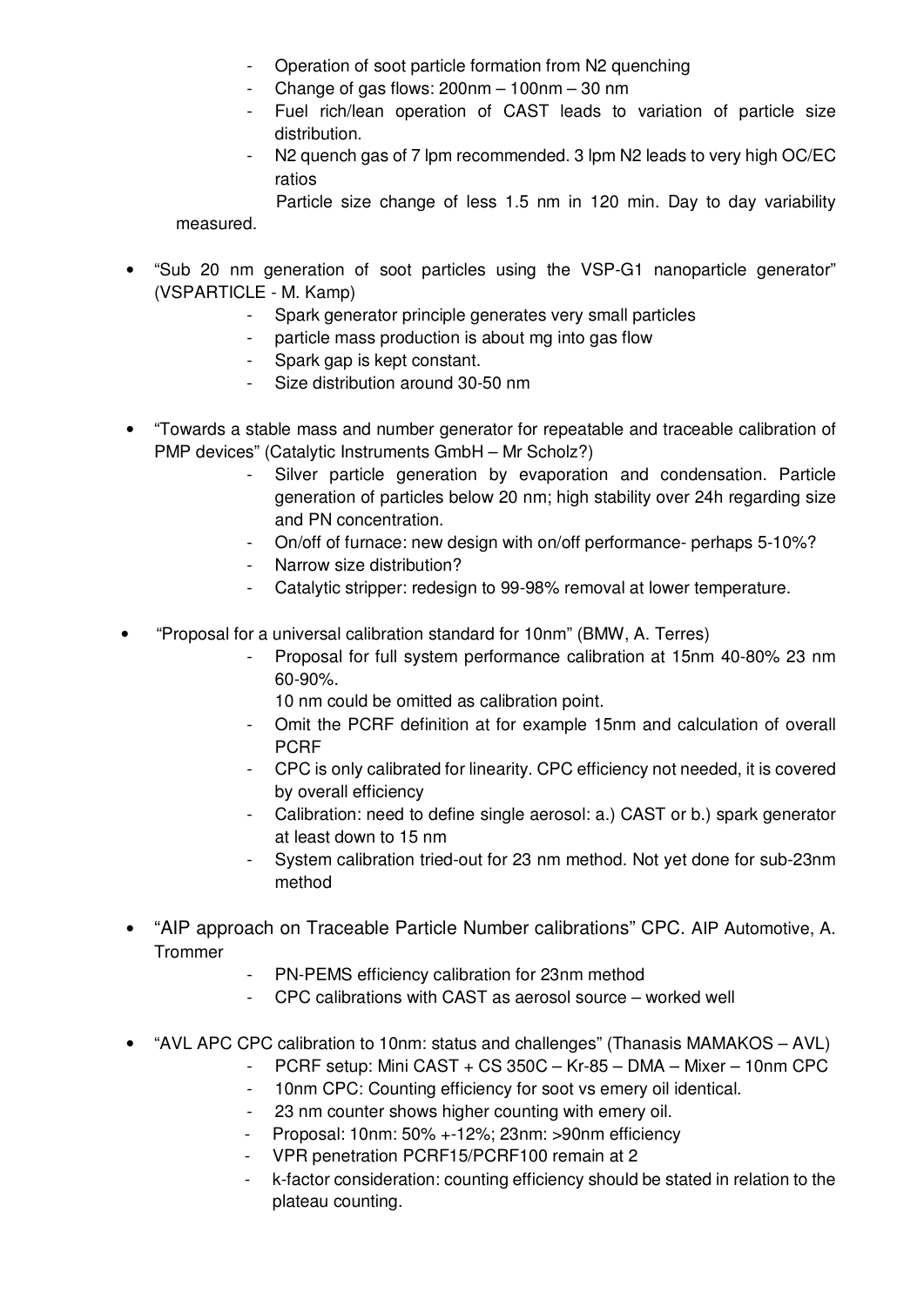- CPC calibration material: not critical. Not needed to limit to soot-like particles at this point in time.
- "kf influence on CPC calibration" (VW, Stefan Carli)
	- Different efficiency curves with different manufacturer counters
	- Application of kf has to be specified
	- PMP requirements have to be met
- Decision on the DRAFT sub-23 nm calibration procedure (Theo G., JRC)
	- Question to CPC manufacturers will be sent: Is efficiency at 10nm (50%), 23nm (90%) realistic? CPC manufacturers should provide CPC data.

# **5. Adaptation of current methodology or optimized system (Tero L. JRC)**

- Discussed feasibility of the current methodology PN-systems on Sub23nm measurements (10nm)
	- Procedure should allow existing systems upgraded and optimization for particle losses. Horiba recommends modification to existing instruments
	- Agreed: Keep PCRF concept: Details need to be defined, for example, if an additional PCRF value at 15nm is required in addition to the PCRF three-point averaging (old) process
	- There is an incentive to optimize systems for instrument manufacturers to improve variability (HORIBA)
- DRAFT Decision on CS or VPR next steps
	- PMP23 nm calls for ET tube, but this could also be a CS which is essentially an ET.
	- Agreed: Use CS, or VPR. Write specification such that artefacts are mostly reduced. Use current CS performance as DRAFT specification
- Calibration material

HORIBA: Emery oil (consistent with Electrometer calibration)

AVL : Emery oil

No Agreement on specific material. Reference material needed, to which a transfer function would be defined. Could be squerical singly charged particles, like emery oil

# **6. PN-PEMS 10nm**

• Not discussed

# **7. Update on raw exhaust sampling**

- ACEA/JRC presentation on "**PN Counting from Raw Exhaust via Fixed Dilution and round robin project"** provided by JRC
	- Tailpipe sampling HD –update. Uncertainty against CVS, or PFDS
		- Golden APC compared with 23nm and 10nm: very similar.
		- Repeatability of 10nm similar to 23nm
		- TP (CS) vs PFDS (ET) compared well
	- Sub-23nm can be substantially higher than 23 nm
	- Golden TP vs PFDS +-20%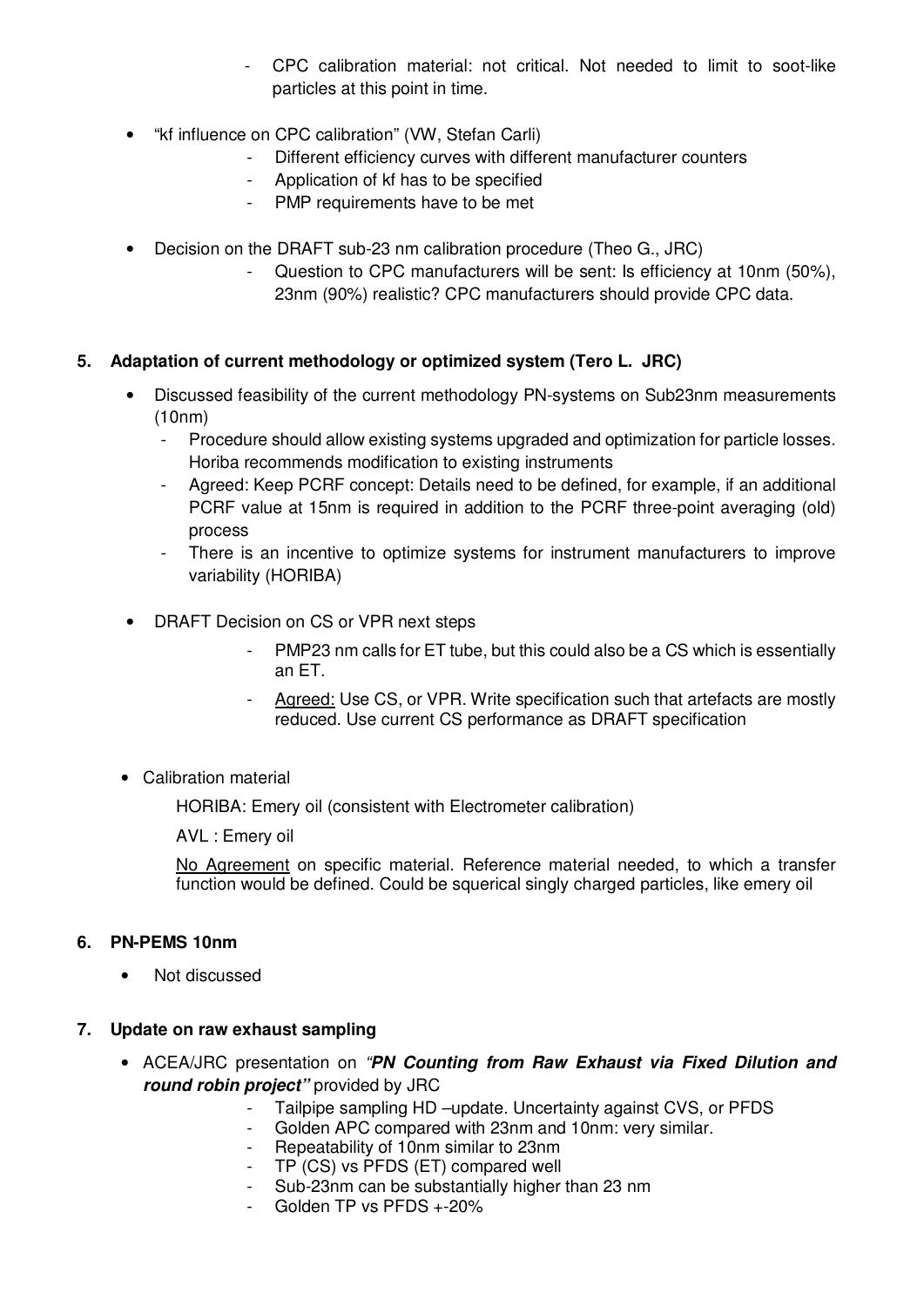- PCRF: old 23nm calibration was used. No new calibration procedure was applied.

# **8. The effect of fuel characteristics on PN emissions**

- Not discussed

**GRPE Meeting in May 2019 (not June 2019).**

- No PMP meeting. Web PMP meeting to prepare

**End of Day 1 @ 17:30H**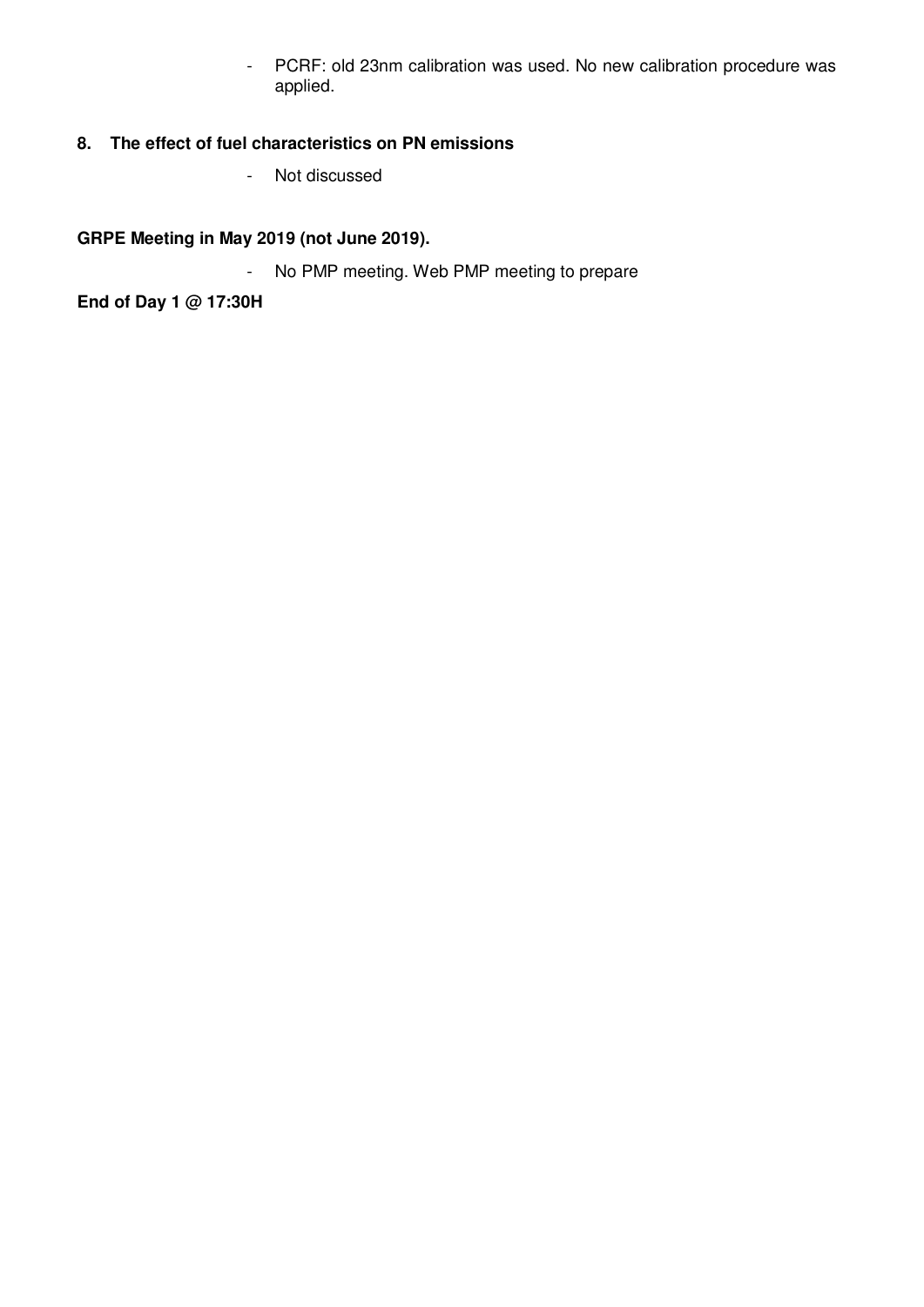# **► 4th April 2019 @ 09:00H**

# **1. Welcome & Introduction**

Non-exhaust emissions are getting relatively more important with decreasing exhaust emissions. PMP is asked to continue method development. Not clear by now, if implemented. In May 2019 GRPE mandate has to be submitted and approved. Non-exhaust part: end of 2020 proposal for brake regulatory method

Tires: current work is on labelling abrasion rate. Later PMP could get involved for determination of PM10 emission rate.

# **2. Step 1 – Development of a novel braking test cycle**

• **Update on the work done by the dedicated TF and update on the on-going round robin (Theodoros GRIGORATOS – JRC/TF1)** 

RR objectives: WLTP cycle was run at different labs. Speed traces could be well reproduced.

Provide to TF 2 recommendations for important parameters to do repeatable measurements.

Report of data and statistics (Q4/19). Recommendation for TF2 will take some more time and provided to TF1. It will be included into TF1 Report (Q4/19).

• **Initial results and findings from Interlaboratory evaluation of WLTP-brake cycle using dynamometer testing (TF1) (Carlos AGUDELO - Link Engineering)** 

Speed/Time traces are not consistent over the participating (7) labs. Analysis of speed violations. Some labs have very low deviations, other much higher deviations.

Analysis of temperature deviations to vehicle temperature data from proving ground measurement. Analysis of torque / distance; analysis deceleration

#### **Break temperature evaluation (Jarek Grochowicz)**

Temperature is a very important parameter for brake particle emissions. Observed Delta Max-Min temperature: up to 45°C. Possible reasons: a.) different energy, however same inertia, time traces and driving resistances were used in the labs. b.) different cooling conditions

Need: better control of temperature, i.e. defined cooling air temperature, and cooling air speed

Developed some DRAFT recommendations: for example shorten stand still times, if cooling at dyno is higher than vehicle.

## • **Japanese Analysis of Japan Data and WLTP cycle**

Hiroyuki Hagino presented JARI analysis (see presentation)

- Detection Sensitivity for PN and PM Reproducibility of JARI Sampling System Cycle Pattern Analysis for World Harmonization
- Conclusions and Next Steps:
- Modification of air flow for PN measurement using uniform sampling JARI/JASIC model design.
- Reproducibility of PN emissions
- How much do the differences of the speed-deceleration distribution contribute to PN and PM emission levels.
- **Analysis of Japanese driving data in relation to the WLTP derived Braking** Cycle Heinz Steven
	- Japanese brake events somewhat higher at low speed. Deceleration in good agreement.
	- HS marked the brake short trips according to low, medium, high, and extra high.
	- HS concluded that WLTC also represents well the Japanese driving data available.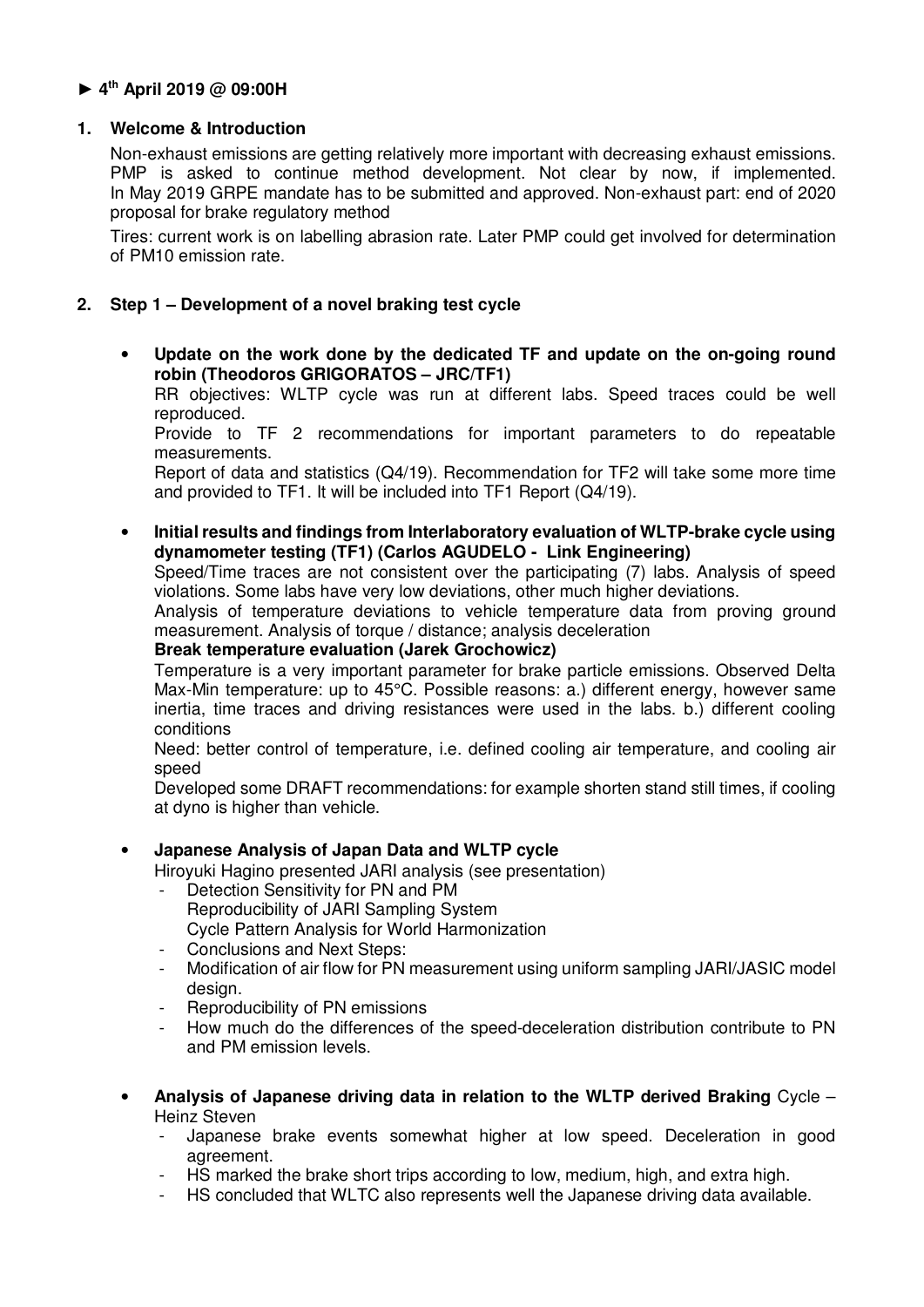- JARI will take presentation to Japan government and discuss if cycle is also acceptable to Japan. It would have to be investigated if omitting  $>110$  km h<sup>-1</sup> event would have impact on brake wear PM/PN emission.
- HS will clarify if in JARI presentation the deceleration data included deceleration without braking

## **3. Steps 2&3 – Selection of the most suitable sampling method and the most suitable methodology for brake particles measurement and characterization**

- **Exploratory Brake Emissions Benchmarking a Design of Experiments (Matt ROBERE – GM)** 
	- Regional brake material difference based upon regionally extreme requirements. NAO in US and Japan, low metallic in EU.
	- Comparison of cooling rate of from 400°C at dyno and vehicle at different air flows.
	- Setup DoE to identify main factors: Effect on Brake temperature, Effect on mass loss of brake disc.
	- NAO had 2-3x lower brake PM kg/km than LowMet. PN emissions reported. 4x WLTP not sufficient to reach steady emission. Rather 6x WLTP repeats are recommended.
	- CPC PN counting is not with thermal treatment, i.e. data includes volatile particles
	- Fading test (PN = ca 10E12 #/km) is a severe run-in test with lots of energy dissipation. Not relevant to costumer usage.
- **Measurement of brake wear PM emissions under realistic conditions" from a collaborative Project of AUDI and HORIBA (Dmytro LUGOVYY – HORIBA)** 
	- $\circ$  Studied impact of air flow (38 -> 13km/h) on PM mass, 0.2 mg PM per cycle collected on filter.
	- PM depends upon air flow and temperature.
	- o Comparison of temperature data from Audi/Ford dyno and Ford vehicle tests.
	- $\circ$  Audi cooling is faster than other facilities. Consider ratio of duct diameter/volume enclosure ratio. Increased flow rate: PN events are still visible.
- **Brake Dust PM Results measured on a Dyno running the Novel Test Cycle" from AVL and TU Ilmenau (Thanasis MAMAKOS – AVL)** 
	- Identify optimal settings for PM measurement. Tunnel air flow was at 170  $m^3/h$ .
	- Brake run-in: 20 x WLTP. PM-PEMS investigation of ECE pads (= ca 2.2 mg/km) NAO pads (= 0.5 mg/km). No effect of PM2.5 cyclon on PM or PN. Collected 0.3-3.0 mg PM on filter paper.
	- Discussion around including a PM10 cyclone to avoid sampling of large PM flakes.
	- Note: R-83 Exhaust regulation requires pre-classifier in the PM10-PM2.5 size range with 99% reduction efficiency.
- **"Preliminary Results for Brake Wear Particle Emission PN and PM Concentration and Size Distribution Measurements"** from Dekati, ITT and Airmodus (M. Moisio – Dekati and A.  $Sin - ITT$ )

WLTP cycle; ELPI+, E-Filter, Airmodus A20 CPC.

- Brake emission peaks were identified by different instruments. ELPI+ and CPC and other instruments correlated well.
- Background was 2000 part/ $m<sup>3</sup>$  pointing to some outside air leakage.
- **Measurement of brake wear PN emissions under realistic conditions" from a collaborative Project of AUDI and HORIBA (Dmytro LUGOVYY – HORIBA)** 
	- Horiba solid particle counter (with dilution and CS): ca  $4x10E10$  part/km (WLTP cycle); WLTP Class 3: ca. 1x10E11 part/km
	- Size distributions showed: coagulation observed dependent on dilution air Note: experiments were done without thermal treatment and AK Master cycle. PM size includes volatile particles and condensation/nucleation effects
	- Brake pads stabilized after 8-10 cycles